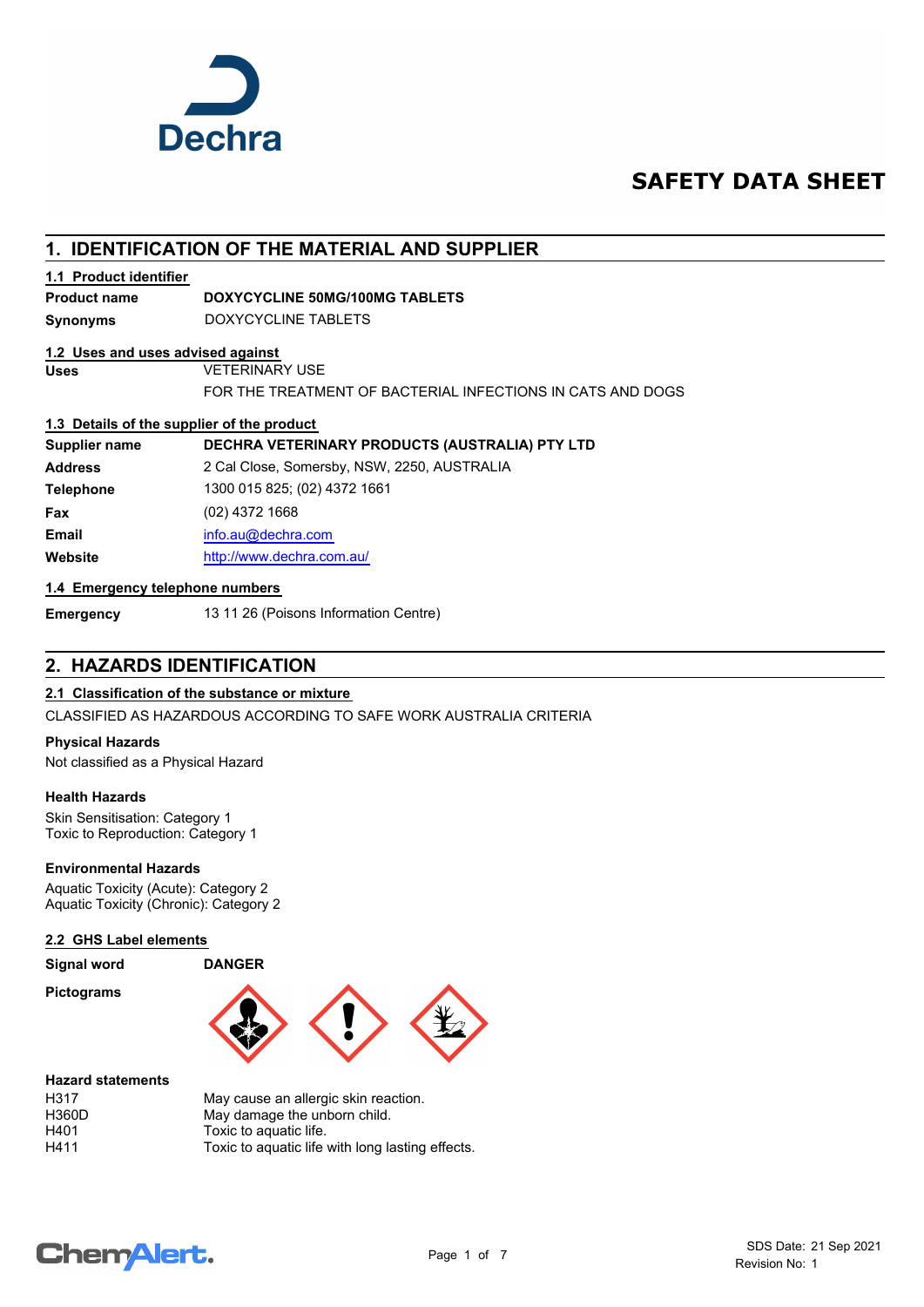## **PRODUCT NAME DOXYCYCLINE 50MG/100MG TABLETS**

| <b>Prevention statements</b><br>P <sub>201</sub><br>P <sub>202</sub><br>P <sub>261</sub><br>P <sub>272</sub><br>P273<br>P <sub>280</sub> | Obtain special instructions before use.<br>Do not handle until all safety precautions have been read and understood.<br>Avoid breathing dust/fume/gas/mist/vapours/spray.<br>Contaminated work clothing should not be allowed out of the workplace.<br>Avoid release to the environment.<br>Wear protective gloves/protective clothing/eye protection/face protection/hearing protection. |
|------------------------------------------------------------------------------------------------------------------------------------------|-------------------------------------------------------------------------------------------------------------------------------------------------------------------------------------------------------------------------------------------------------------------------------------------------------------------------------------------------------------------------------------------|
| <b>Response statements</b><br>P302 + P352<br>$P308 + P313$<br>P321<br>P362 + P364<br>P391                                                | IF ON SKIN: Wash with plenty of water.<br>IF exposed or concerned: Get medical advice/ attention.<br>Specific treatment is advised - see first aid instructions.<br>Take off contaminated clothing and wash it before reuse.<br>Collect spillage.                                                                                                                                         |
| <b>Storage statements</b><br>P405                                                                                                        | Store locked up.                                                                                                                                                                                                                                                                                                                                                                          |
| <b>Disposal statements</b><br>P <sub>501</sub>                                                                                           | Dispose of contents/container in accordance with relevant regulations.                                                                                                                                                                                                                                                                                                                    |

#### **2.3 Other hazards**

No information provided.

# **3. COMPOSITION/ INFORMATION ON INGREDIENTS**

#### **3.1 Substances / Mixtures**

| Ingredient                | <b>CAS Number</b> | <b>EC Number</b> | Content   |
|---------------------------|-------------------|------------------|-----------|
| DOXYCYCLINE MONOHYDRATE   | 17086-28-1        | 605-591-4        | 30 to 35% |
| NON HAZARDOUS INGREDIENTS | Not Available     | Not Available    | Remainder |

# **4. FIRST AID MEASURES**

#### **4.1 Description of first aid measures**

| Eye                         | If in eyes, hold eyelids apart and flush continuously with running water. Continue flushing until advised to<br>stop by a Poisons Information Centre, a doctor, or for at least 15 minutes.                 |
|-----------------------------|-------------------------------------------------------------------------------------------------------------------------------------------------------------------------------------------------------------|
| <b>Inhalation</b>           | If inhaled, remove from contaminated area. Apply artificial respiration if not breathing.                                                                                                                   |
| <b>Skin</b>                 | If skin or hair contact occurs, remove contaminated clothing and flush skin and hair with running water.<br>Continue flushing with water until advised to stop by a Poisons Information Centre or a doctor. |
| Ingestion                   | For advice, contact a Poisons Information Centre on 13 11 26 (Australia Wide) or a doctor (at once). If<br>swallowed, do not induce vomiting.                                                               |
| <b>First aid facilities</b> | None allocated.                                                                                                                                                                                             |

#### **4.2 Most important symptoms and effects, both acute and delayed**

See Section 11 for more detailed information on health effects and symptoms.

#### **4.3 Immediate medical attention and special treatment needed**

Treat symptomatically.

# **5. FIRE FIGHTING MEASURES**

#### **5.1 Extinguishing media**

Use an extinguishing agent suitable for the surrounding fire.

#### **5.2 Special hazards arising from the substance or mixture**

Non flammable. May evolve carbon oxides and hydrocarbons when heated to decomposition.

#### **5.3 Advice for firefighters**

Treat as per requirements for surrounding fires. Evacuate area and contact emergency services. Remain upwind and notify those downwind of hazard. Wear full protective equipment including Self Contained Breathing Apparatus (SCBA) when combating fire. Use waterfog to cool intact containers and nearby storage areas.

# **ChemAlert.**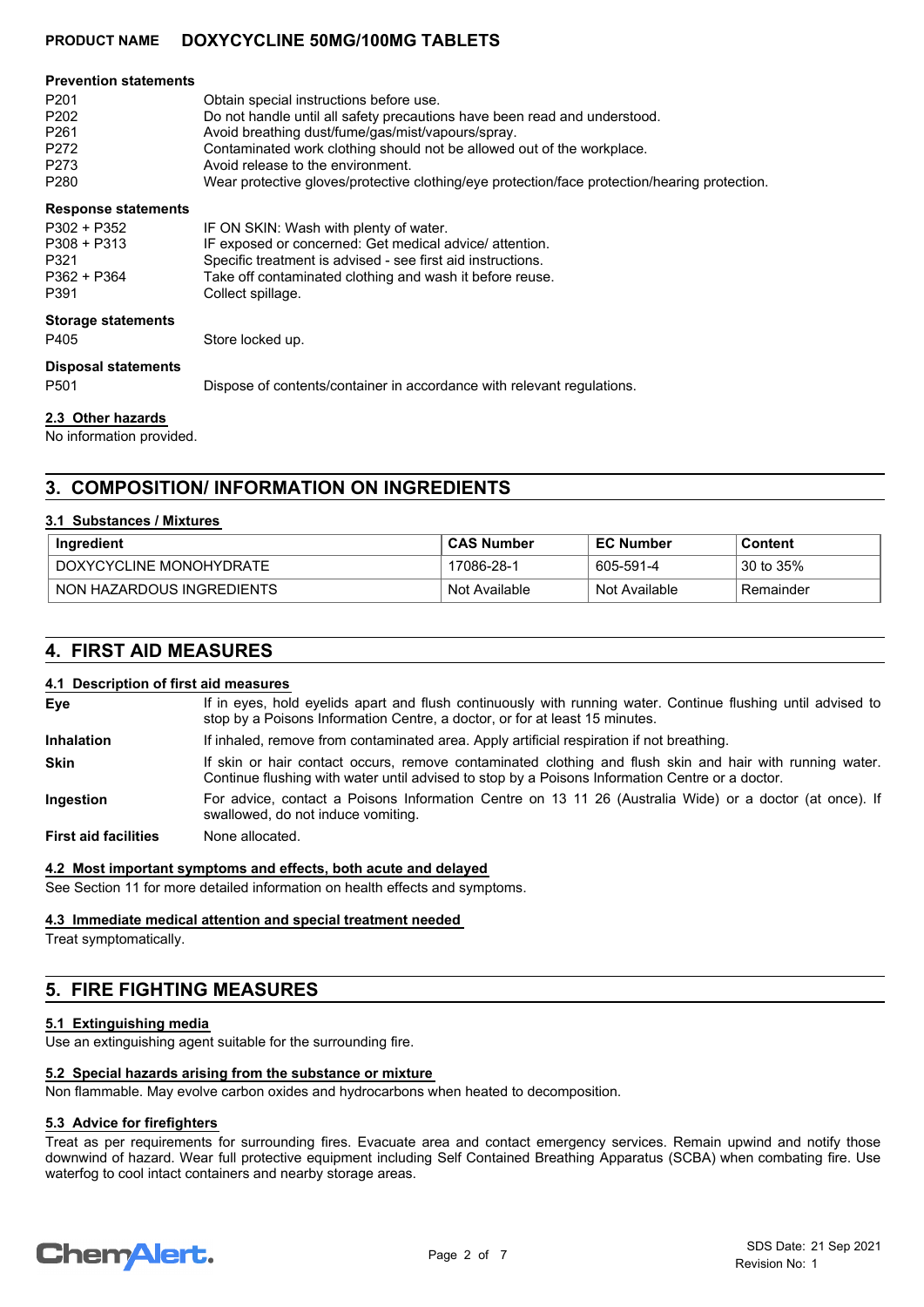## **PRODUCT NAME DOXYCYCLINE 50MG/100MG TABLETS**

#### **5.4 Hazchem code**

- 2Z
- 2 Fine Water Spray.
- Z Wear full fire kit and breathing apparatus. Contain spill and run-off.

# **6. ACCIDENTAL RELEASE MEASURES**

#### **6.1 Personal precautions, protective equipment and emergency procedures**

Wear Personal Protective Equipment (PPE) as detailed in section 8 of the SDS.

#### **6.2 Environmental precautions**

Prevent product from entering drains and waterways.

#### **6.3 Methods of cleaning up**

If spilt, collect and reuse where possible.

#### **6.4 Reference to other sections**

See Sections 8 and 13 for exposure controls and disposal.

# **7. HANDLING AND STORAGE**

#### **7.1 Precautions for safe handling**

Before use carefully read the product label. Use of safe work practices are recommended to avoid eye or skin contact and inhalation. Observe good personal hygiene, including washing hands before eating. Prohibit eating, drinking and smoking in contaminated areas.

#### **7.2 Conditions for safe storage, including any incompatibilities**

Store in a cool, dry, well marked area, removed from foodstuffs and other drugs. Storage areas and containers should be clearly marked for drug holding, protected from light, freezing or physical damage and tightly sealed when not in use. Keep out of reach of children. Store below 30°C.

#### **7.3 Specific end uses**

No information provided.

# **8. EXPOSURE CONTROLS / PERSONAL PROTECTION**

#### **8.1 Control parameters**

#### **Exposure standards**

No exposure standards have been entered for this product.

#### **Biological limits**

No biological limit values have been entered for this product.

#### **8.2 Exposure controls**

Avoid inhalation. Use in well ventilated areas. **Engineering controls**

## **PPE**

| Eye / Face         | Not required under normal conditions of use.                          |
|--------------------|-----------------------------------------------------------------------|
| <b>Hands</b>       | Individuals with sensitive skin should consider wearing latex gloves. |
| <b>Body</b>        | Not required under normal conditions of use.                          |
| <b>Respiratory</b> | Not required under normal conditions of use.                          |

# **9. PHYSICAL AND CHEMICAL PROPERTIES**

## **9.1 Information on basic physical and chemical properties**

| Appearance              | YELLOW ROUND TABLET  |
|-------------------------|----------------------|
| <b>Odour</b>            | <b>ODOURLESS</b>     |
| <b>Flammability</b>     | <b>NON FLAMMABLE</b> |
| <b>Flash point</b>      | <b>NOT RELEVANT</b>  |
| <b>Boiling point</b>    | <b>NOT AVAILABLE</b> |
| <b>Melting point</b>    | <b>NOT AVAILABLE</b> |
| <b>Evaporation rate</b> | <b>NOT AVAILABLE</b> |
|                         |                      |

# **ChemAlert.**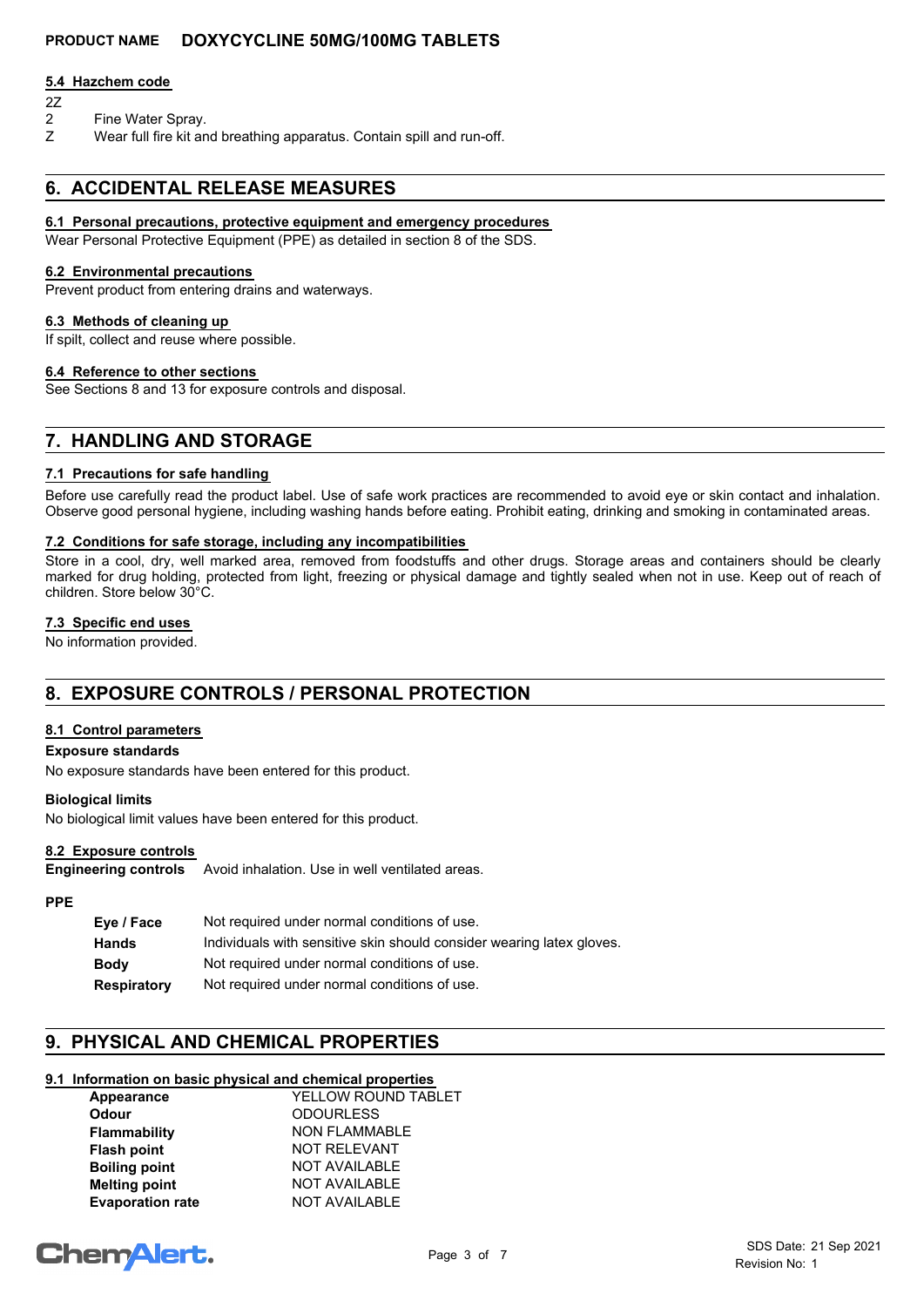## **PRODUCT NAME DOXYCYCLINE 50MG/100MG TABLETS**

#### **9.1 Information on basic physical and chemical properties**

| рH                               | <b>NOT AVAILABLE</b> |
|----------------------------------|----------------------|
| <b>Vapour density</b>            | NOT AVAILABLE        |
| <b>Relative density</b>          | NOT AVAILABLE        |
| Solubility (water)               | NOT AVAILABLE        |
| Vapour pressure                  | NOT AVAILABLE        |
| <b>Upper explosion limit</b>     | <b>NOT RELEVANT</b>  |
| Lower explosion limit            | <b>NOT RELEVANT</b>  |
| <b>Partition coefficient</b>     | NOT AVAILABLE        |
| <b>Autoignition temperature</b>  | NOT AVAILABLE        |
| <b>Decomposition temperature</b> | NOT AVAILABLE        |
| Viscosity                        | NOT AVAILABLE        |
| <b>Explosive properties</b>      | <b>NOT AVAILABLE</b> |
| <b>Oxidising properties</b>      | <b>NOT AVAILABLE</b> |
| Odour threshold                  | <b>NOT AVAILABLE</b> |

# **10. STABILITY AND REACTIVITY**

#### **10.1 Reactivity**

Carefully review all information provided in sections 10.2 to 10.6.

#### **10.2 Chemical stability**

Stable under recommended conditions of storage.

#### **10.3 Possibility of hazardous reactions**

Polymerization will not occur.

#### **10.4 Conditions to avoid**

Avoid contact with incompatible substances.

#### **10.5 Incompatible materials**

Compatible with most commonly used materials.

#### **10.6 Hazardous decomposition products**

May evolve carbon oxides and hydrocarbons when heated to decomposition.

# **11. TOXICOLOGICAL INFORMATION**

#### **11.1 Information on toxicological effects**

| <b>Acute toxicity</b>              | This product is used in veterinary applications. Use safe work practices to avoid eye contact, prolonged skin<br>contact and ingestion. Refer to medical doctor/specialist for advice regarding adverse side effects. |
|------------------------------------|-----------------------------------------------------------------------------------------------------------------------------------------------------------------------------------------------------------------------|
| Skin                               | Contact may result in irritation, redness and rash.                                                                                                                                                                   |
| Eye                                | Contact may result in irritation, lacrimation, pain, redness and conjunctivitis.                                                                                                                                      |
| Sensitisation                      | May cause an allergic skin reaction. This product is not classified as a respiratory sensitiser.                                                                                                                      |
| Mutagenicity                       | Not classified as a mutagen.                                                                                                                                                                                          |
| Carcinogenicity                    | Not classified as a carcinogen.                                                                                                                                                                                       |
| Reproductive                       | May damage the unborn child.                                                                                                                                                                                          |
| STOT - single<br>exposure          | Over exposure may result in irritation of the nose and throat, with coughing.                                                                                                                                         |
| <b>STOT - repeated</b><br>exposure | Not classified as causing organ damage from repeated exposure.                                                                                                                                                        |
| Aspiration                         | Not classified as causing aspiration.                                                                                                                                                                                 |

# **12. ECOLOGICAL INFORMATION**

## **12.1 Toxicity**

Toxic to aquatic life with long lasting effects. All the tetracyclines are generally toxic to algae.

## **12.2 Persistence and degradability**

No information provided.

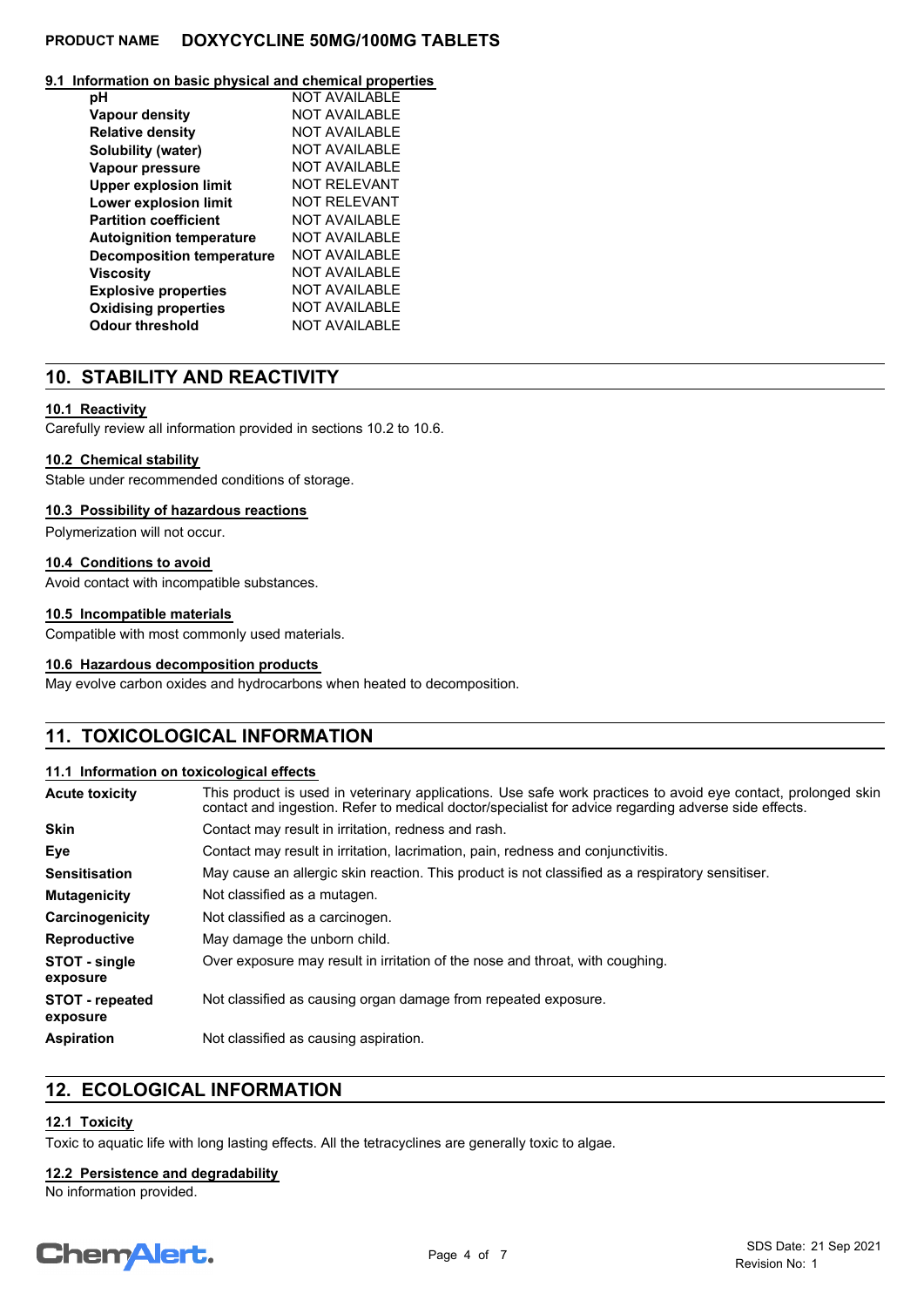#### **12.3 Bioaccumulative potential**

No information provided.

#### **12.4 Mobility in soil**

No information provided.

#### **12.5 Other adverse effects**

No information provided.

# **13. DISPOSAL CONSIDERATIONS**

#### **13.1 Waste treatment methods**

For small quantities, collect and place in sealable containers. Dispose of, as with other clinical waste, by high temperature incineration (recommended > 1100°C). Burial to landfill may be acceptable, but only at an approved and licensed waste disposal site. **Waste disposal**

**Legislation** Dispose of in accordance with relevant local legislation.

## **14. TRANSPORT INFORMATION**

## **CLASSIFIED AS A DANGEROUS GOOD BY THE CRITERIA OF THE ADG CODE**



|                                     | <b>LAND TRANSPORT (ADG)</b>                                                                           | <b>SEA TRANSPORT (IMDG / IMO)</b>                                                                     | AIR TRANSPORT (IATA / ICAO)                                                                           |
|-------------------------------------|-------------------------------------------------------------------------------------------------------|-------------------------------------------------------------------------------------------------------|-------------------------------------------------------------------------------------------------------|
| 14.1 UN Number                      | 3077                                                                                                  | 3077                                                                                                  | 3077                                                                                                  |
| 14.2 Proper<br><b>Shipping Name</b> | <b>ENVIRONMENTALLY</b><br>HAZARDOUS SUBSTANCE,<br>SOLID, N.O.S. (contains<br>doxycycline monohydrate) | ENVIRONMENTALLY<br><b>HAZARDOUS SUBSTANCE,</b><br>SOLID, N.O.S. (contains<br>doxycycline monohydrate) | ENVIRONMENTALLY<br><b>HAZARDOUS SUBSTANCE,</b><br>SOLID, N.O.S. (contains<br>doxycycline monohydrate) |
| 14.3 Transport<br>hazard class      |                                                                                                       | 9                                                                                                     | 9                                                                                                     |
| 14.4 Packing Group                  | Ш                                                                                                     | Ш                                                                                                     | $\mathbf{III}$                                                                                        |

## **14.5 Environmental hazards**

Marine Pollutant.

#### **14.6 Special precautions for user**

| <b>Hazchem code</b>      |                                                                                                                                                                                                                                                                                 |
|--------------------------|---------------------------------------------------------------------------------------------------------------------------------------------------------------------------------------------------------------------------------------------------------------------------------|
| <b>GTEPG</b>             | 9C1                                                                                                                                                                                                                                                                             |
| EmS                      | $F-A. S-F$                                                                                                                                                                                                                                                                      |
| <b>Other information</b> | The environmentally hazardous substance mark is not required when transported in packages of less<br>than 5 kg/L (UN Model Regulations: Special Provision 375; IATA: Special Provision A197; IMDG:<br>Special Provision 969) or less than 500 kg/L by Australian Road and Rail. |

# **15. REGULATORY INFORMATION**

|                           | 15.1 Safety, health and environmental requlations/legislation specific for the substance or mixture                                             |
|---------------------------|-------------------------------------------------------------------------------------------------------------------------------------------------|
| Poison schedule           | Classified as a Schedule 4 (S4) Standard for the Uniform Scheduling of Medicines and Poisons (SUSMP).                                           |
| <b>APVMA Numbers</b>      | 56206 (100 MG) • 58341 (50 MG)                                                                                                                  |
| <b>Classifications</b>    | Safe Work Australia criteria is based on the Globally Harmonised System (GHS) of Classification and<br>Labelling of Chemicals (GHS Revision 7). |
| <b>Inventory listings</b> | <b>AUSTRALIA: AIIC (Australian Inventory of Industrial Chemicals)</b><br>All components are listed on AIIC, or are exempt.                      |

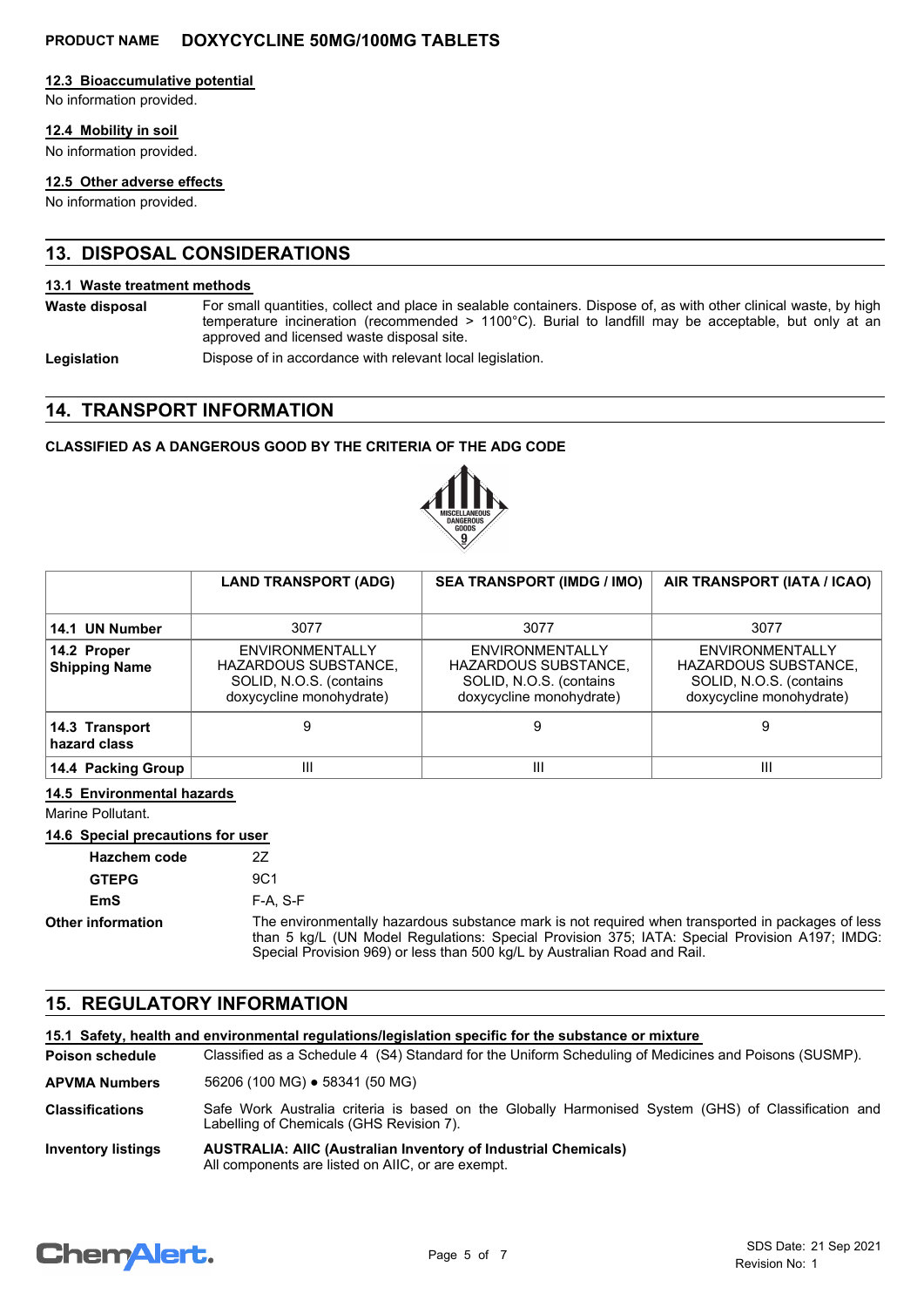# **16. OTHER INFORMATION**

| <b>Additional information</b> | WORKPLACE CONTROLS AND PRACTICES: Unless a less toxic chemical can be substituted for a<br>hazardous substance, ENGINEERING CONTROLS are the most effective way of reducing exposure.<br>The best protection is to enclose operations and/or provide local exhaust ventilation at the site of<br>chemical release. Isolating operations can also reduce exposure. Using respirators or protective<br>equipment is less effective than the controls mentioned above, but is sometimes necessary.<br>PERSONAL PROTECTIVE EQUIPMENT GUIDELINES:<br>The recommendation for protective equipment contained within this report is provided as a guide<br>only. Factors such as form of product, method of application, working environment, quantity used,<br>product concentration and the availability of engineering controls should be considered before final<br>selection of personal protective equipment is made.<br><b>HEALTH EFFECTS FROM EXPOSURE:</b><br>It should be noted that the effects from exposure to this product will depend on several factors<br>including: form of product; frequency and duration of use; quantity used; effectiveness of control<br>measures; protective equipment used and method of application. Given that it is impractical to<br>prepare a report which would encompass all possible scenarios, it is anticipated that users will<br>assess the risks and apply control methods where appropriate. |                                                                                                                                                                                                                                                                                                                                                                                                                                                                                                                                                                                                                                                                                                                                                                                                                                                                                                                                                                                                  |
|-------------------------------|----------------------------------------------------------------------------------------------------------------------------------------------------------------------------------------------------------------------------------------------------------------------------------------------------------------------------------------------------------------------------------------------------------------------------------------------------------------------------------------------------------------------------------------------------------------------------------------------------------------------------------------------------------------------------------------------------------------------------------------------------------------------------------------------------------------------------------------------------------------------------------------------------------------------------------------------------------------------------------------------------------------------------------------------------------------------------------------------------------------------------------------------------------------------------------------------------------------------------------------------------------------------------------------------------------------------------------------------------------------------------------------------------------------------------------------------|--------------------------------------------------------------------------------------------------------------------------------------------------------------------------------------------------------------------------------------------------------------------------------------------------------------------------------------------------------------------------------------------------------------------------------------------------------------------------------------------------------------------------------------------------------------------------------------------------------------------------------------------------------------------------------------------------------------------------------------------------------------------------------------------------------------------------------------------------------------------------------------------------------------------------------------------------------------------------------------------------|
|                               |                                                                                                                                                                                                                                                                                                                                                                                                                                                                                                                                                                                                                                                                                                                                                                                                                                                                                                                                                                                                                                                                                                                                                                                                                                                                                                                                                                                                                                              |                                                                                                                                                                                                                                                                                                                                                                                                                                                                                                                                                                                                                                                                                                                                                                                                                                                                                                                                                                                                  |
| <b>Abbreviations</b>          | <b>ACGIH</b><br>CAS#<br><b>CNS</b><br>EC No.<br><b>EMS</b><br><b>GHS</b><br><b>GTEPG</b><br><b>IARC</b><br><b>LC50</b><br>LD50<br>mg/m <sup>3</sup><br><b>OEL</b><br>рH<br>ppm<br><b>STEL</b><br>STOT-RE<br>STOT-SE<br><b>SUSMP</b><br><b>SWA</b><br><b>TLV</b><br><b>TWA</b>                                                                                                                                                                                                                                                                                                                                                                                                                                                                                                                                                                                                                                                                                                                                                                                                                                                                                                                                                                                                                                                                                                                                                                | American Conference of Governmental Industrial Hygienists<br>Chemical Abstract Service number - used to uniquely identify chemical compounds<br>Central Nervous System<br>EC No - European Community Number<br>Emergency Schedules (Emergency Procedures for Ships Carrying Dangerous<br>Goods)<br>Globally Harmonized System<br>Group Text Emergency Procedure Guide<br>International Agency for Research on Cancer<br>Lethal Concentration, 50% / Median Lethal Concentration<br>Lethal Dose, 50% / Median Lethal Dose<br>Milligrams per Cubic Metre<br>Occupational Exposure Limit<br>relates to hydrogen ion concentration using a scale of 0 (high acidic) to 14 (highly<br>alkaline).<br>Parts Per Million<br>Short-Term Exposure Limit<br>Specific target organ toxicity (repeated exposure)<br>Specific target organ toxicity (single exposure)<br>Standard for the Uniform Scheduling of Medicines and Poisons<br>Safe Work Australia<br>Threshold Limit Value<br>Time Weighted Average |
| <b>Report status</b>          | This document has been compiled by RMT on behalf of the manufacturer, importer or supplier of the<br>product and serves as their Safety Data Sheet ('SDS').<br>It is based on information concerning the product which has been provided to RMT by the<br>manufacturer, importer or supplier or obtained from third party sources and is believed to represent<br>the current state of knowledge as to the appropriate safety and handling precautions for the product<br>at the time of issue. Further clarification regarding any aspect of the product should be obtained<br>directly from the manufacturer, importer or supplier.<br>While RMT has taken all due care to include accurate and up-to-date information in this SDS, it does<br>not provide any warranty as to accuracy or completeness. As far as lawfully possible, RMT accepts<br>no liability for any loss, injury or damage (including consequential loss) which may be suffered or<br>incurred by any person as a consequence of their reliance on the information contained in this SDS.                                                                                                                                                                                                                                                                                                                                                                             |                                                                                                                                                                                                                                                                                                                                                                                                                                                                                                                                                                                                                                                                                                                                                                                                                                                                                                                                                                                                  |
| <b>Prepared by</b>            | Risk Management Technologies<br>5 Ventnor Ave, West Perth<br>Western Australia 6005<br>Phone: +61 8 9322 1711<br>Fax: +61 8 9322 1794<br>Email: info@rmt.com.au<br>Web: www.rmtglobal.com                                                                                                                                                                                                                                                                                                                                                                                                                                                                                                                                                                                                                                                                                                                                                                                                                                                                                                                                                                                                                                                                                                                                                                                                                                                    |                                                                                                                                                                                                                                                                                                                                                                                                                                                                                                                                                                                                                                                                                                                                                                                                                                                                                                                                                                                                  |

# Chem<sup>Alert.</sup>